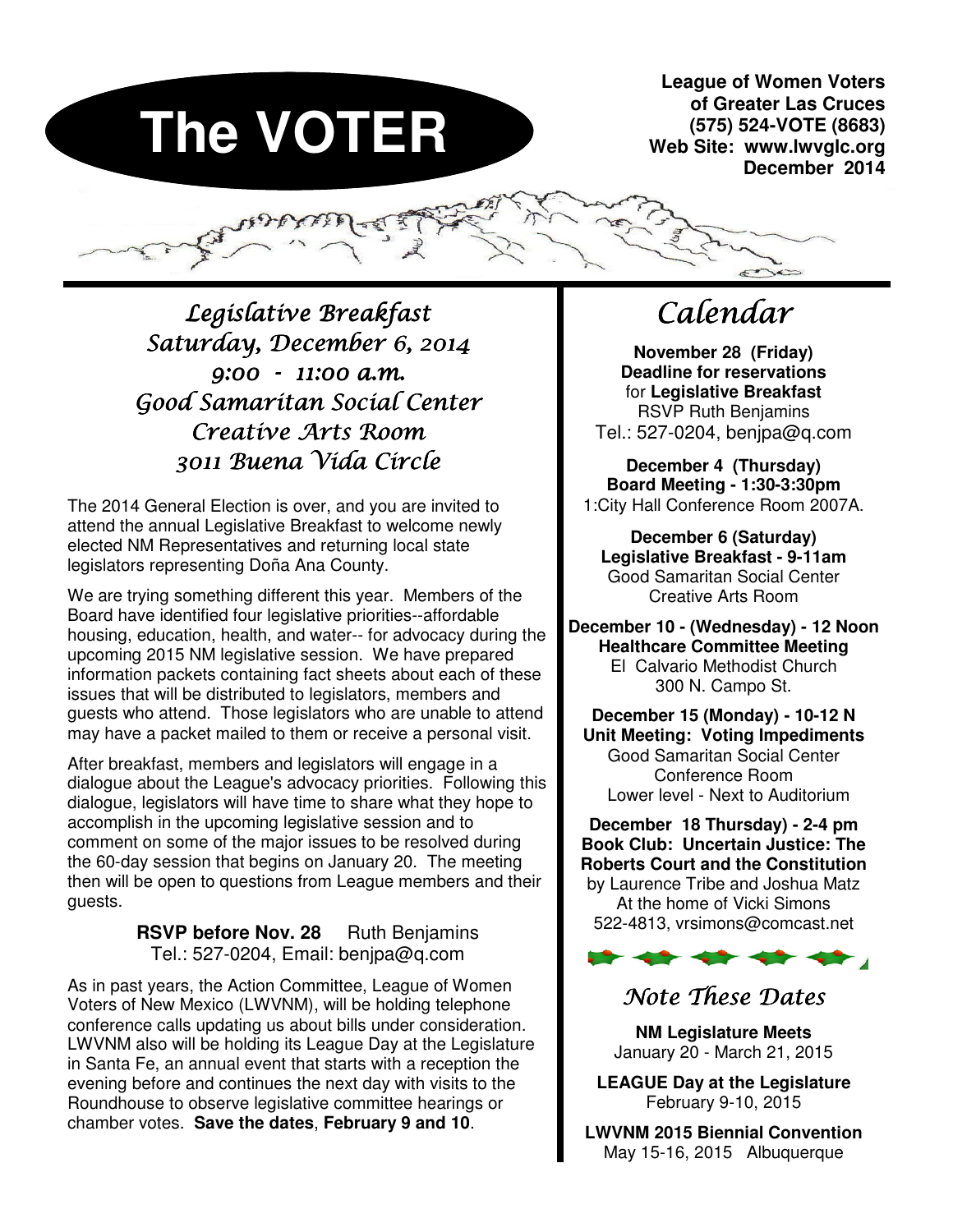**The VOTER** 

Volume 46, Issue 7 - December 2014 Usually Published Monthly

**The League of Women Voters of Greater Las Cruces**  P.O. Box 8322 Las Cruces, NM 88006-8322 (575) 524-VOTE (8683) Web Site: www.lwvglc.org

**President -** Erika Graf-Webster

**Vice President & Program for Study and Action**  Gwen Hanson

**Secretary -** Sadie Valverde

**Treasurer -** Ruth Benjamins

**Director, Membership**  Johnnie Aldrich

**Co-Directors, Voter Services**  Marcia Anderson & Dale Yeo

**Director Events and Speakers**  Roberta Gran

**Nominating Committee**  Chair: Ardyth Norem Elected Member: Sue Cain

#### **Program for Study & Action**

**Affordable Housing**  Vicki Simons -522-4813 Christina Little-373-1882

**Education**  Ruth Benjamins - 527-0204

**Election Procedures** Erika Graf-Webster

**Health Care**  Vicki Simons - 522-4813

**Mental Health Services**  (Vacant)

**Quality of Life (Happiness)**  Cynthia Pelak - (575) 496-3170

**Voting Impediments**  Roberta Gran - 373-8490

**Water Issues**  Win Jacobs - 521-9331

**ACTION COMMITTEE**  Barbara Goedecke - 522-0323

> **Web Master** Dale Yeo - 405-7580

**Newsletter Editor**  Bonnie Burn—526-0013 burnb@comcast.net

#### **Board Meeting Highlights**

November 6, 2014, City Hall Conference Room 2007A

Kudos were expressed to the Voter Services Directors and all the League volunteers for a job very well done for this election cycle. Both the Voters Guide and the Candidates Forums received many positive compliments from the community.

Much of the discussion at the meeting centered on the Legislative Breakfast scheduled for December 6. Vice President Gwen Hanson has taken the lead on this event. We are planning for approximately 50 attendees. The room will be set up in an arrangement that facilitates the ability of the attending members to interact with the legislators. The Breakfast will be a major mechanism for us to tell our legislators about our major priorities: Education, Affordable Housing, Water and Health. Fact sheets for each of these issues have been prepared and will be distributed to the legislators as well as the attending members.

Two unit meetings will be held during the next two months (the Education Committee held its on November 17): The Voting Impediments Study Unit Meeting is scheduled for December 15, and the Quality of Life Committee will be scheduling one for January.

Roberta Gran requested that the planned "Making Democracy Work" award that is part of the Membership & Leadership Development (MLD) program be discussed in detail. Roberta, who chairs this award committee, felt that there was not enough participation in the committee. She said that discussion was needed to define exactly what this award should be and determine if there was enough interest among our membership to pursue it. In addition to honoring someone in the community, the award would be a way of bringing visibility to the League. Ardyth Norem, in her relatively new role as MLD Lead, said that she would like to do some research to determine the League's activities that already create visibility in the community, determine where League member recruitment efforts are successful, and assess the relevance of an award as opposed to some other League activity to achieve the same goals. Following this research, she will come back to the Board with a recommendation about how to proceed.

Migration of production of the VOTER from Bonnie Burn to Jane Carter is proceeding. They will work jointly on the December issue, and Jane will take over completely for the January issue.



UNIT MEETING - VOTING IMPEDIMENTS STUDY Monday, December 15, 2015, 10:00 a.m. - Noon Good Samaritan Social Center, Conference Room

. . . . . . . . . . . . . . . . . .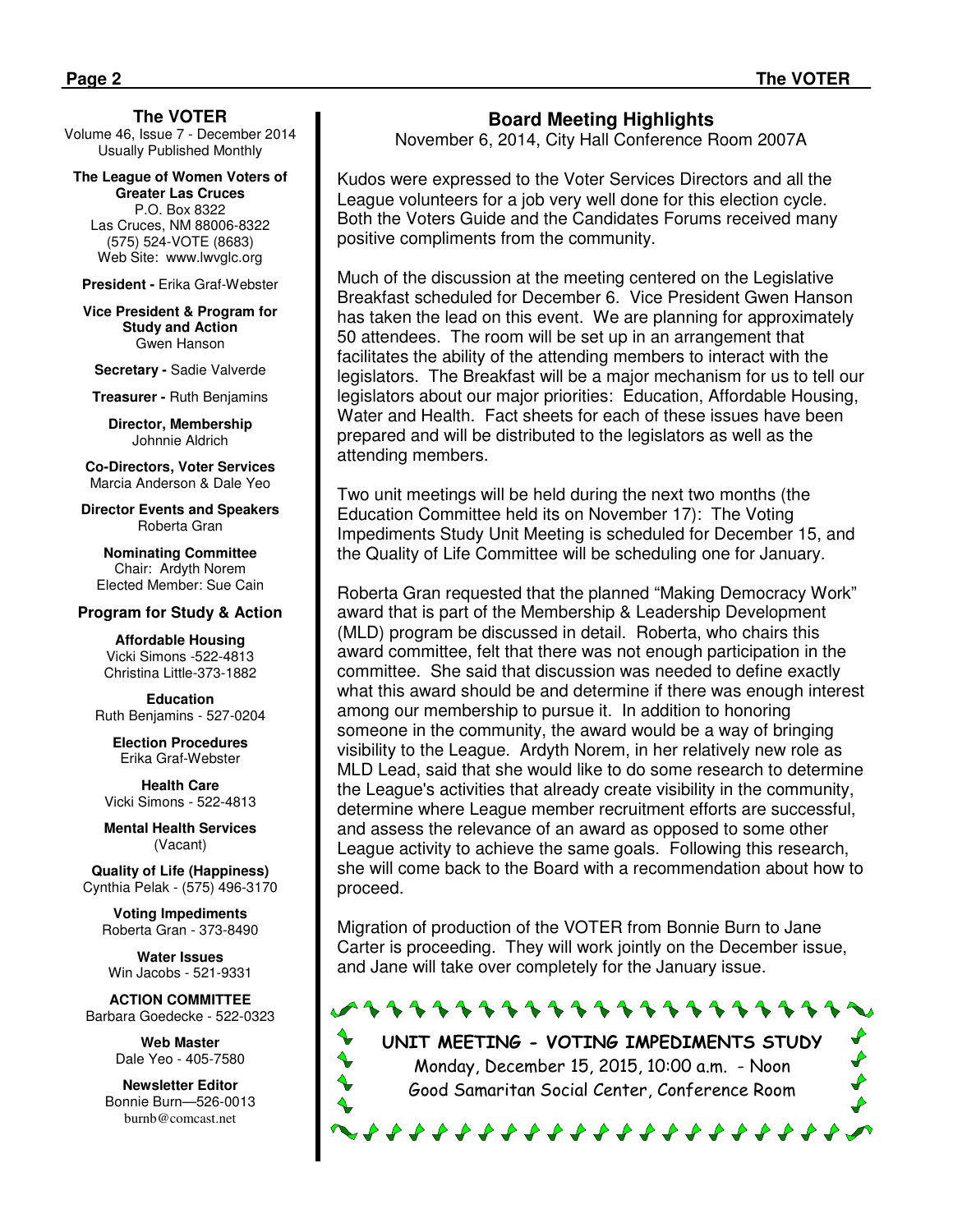# President's Message

Election Day has come and gone. Many things had gone right with our pre-election day activities, but there were certainly areas in which we might benefit from changing our procedures.



A major area that warrants looking into is our

ability – or lack thereof – of attracting participation of the Hispanic community in our voter education efforts. In order to improve this situation, Sue Cain and I met with Rose Ann Vasquez of CAFé and Marisol Diaz of the Ocotillo Institute's Empowerment Congress. We reviewed our voter services activities – registration, Voters Guide, Candidate Forums – and many recommendations were made by Rose Ann and Marisol on how these activities can be made more accessible for the Hispanic community. We will continue to work on this collaborative effort for the foreseeable future, and hope to have a much better Hispanic outreach program in place before the 2016 elections.

Back in September, the Board met with the chairs/heads of our committees. At that time, four issues were identified as LWVGLC's "top priority" issues: Affordable Housing, Education, Water and Health. Since then, the committees in these areas prepared fact sheets about these issues. The League has decided to make up packets of these fact sheets for all of our local legislators. These packets will be handed out both to our local legislators and our members at our Legislative Breakfast on December 6. Be sure to come to this Breakfast so that you can hear the discussion of these issues with the legislators. The packet will be sent to legislators who do not attend the Breakfast, but we hope that most of them will be there.

A 2014 Voter Services post mortem meeting, attended by Marcia Anderson, Dale Yeo, Bonnie Burn and me, was held on November 21. The purpose of this meeting was to review the Voter Services processes used during the 2014 General Election cycle, and to identify areas where improvements might be made and what lessons were learned. While the Voter Services team did an excellent job using the existing procedures (e.g., how we have done this work in the past), the attendees agreed that certain improvements could be made. We have formed a small ad hoc committee for this work (anybody who would like to participate, let me know). We will address each Voter Service function individually, first concentrating on the Voters Guide. The results of our work will be reported in the VOTER.



**And I wish you all a very wonderful holiday season!** 

Erika



# **Membership Directory**

#### **New Members**

Bea Garrett P.O. Box 6688 Las Cruces, NM 88006 Tel: (575) 382-0010 Email: bea-garrett@yahoo.com

Christine & Gil Sorg 1140 Hermosillo Dr. Las Cruces, NM 88005 Tel: (575) 358-3773 Email: christiesorg@gmail.com

Yvonne Magdalena Flores 1173 Cave Springs Trail Las Cruces, NM 88011 Tel: (575) 521-3980 Cell: (818) 458-7480 Email: yvonnvavoom@aol.com

# League Friends

Sharon Burbano Bob Burn Joseph Camunez, D.D.S. Don Dresp Joy Goldbaum Ken & Nancy Hall Pat Kratz Louise Lockhart Barbara Myers Clifford Pelton Nancy Phillips Betty Pool Judith Scott Sunspot Solar Energy Donna Tate

Thank you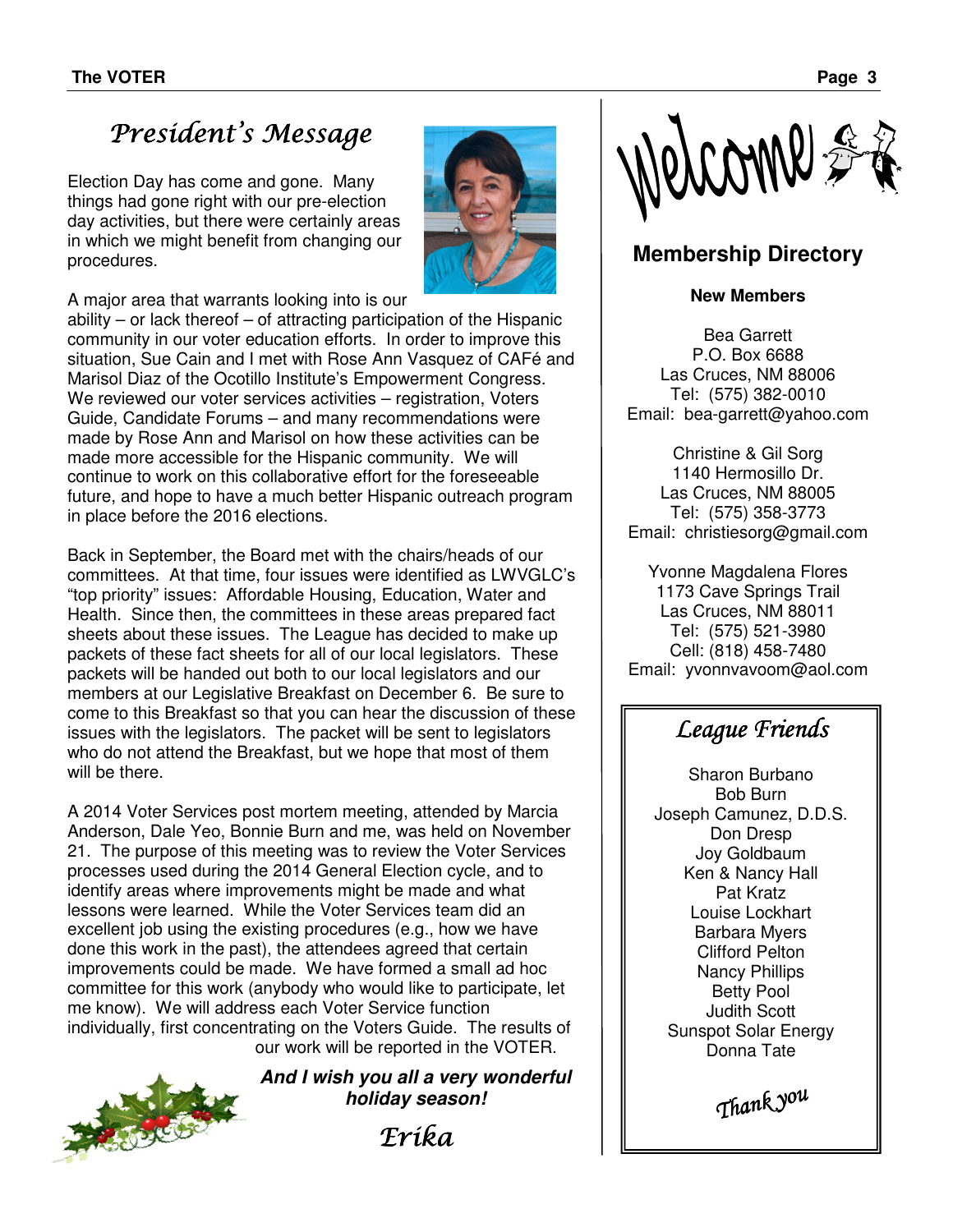# **Behavioral Health Update**

Bonnie Burn Reporting

The dilemma for 15 NM behavioral health providers who had allegedly committed overbilling fraud continues to be unresolved by the NM Attorney General. Several new developments have arisen and are summarized in this article.

The Las Cruces Sun-News (October 30) reported that the auditing firm, Public Consulting Group Inc. (PCG), had not followed its own procedure of normally giving companies a chance to respond before issuing official findings. Although PCG would not comment on why NM providers were not given an opportunity to reply, PCG did confirm that it is the company's standard procedure. NM Human Services Department (HSD) initiated the investigation by the NM Attorney General's office. Medicaid federal regulations indicate it is the state's Medicaid agency, HSD, that must find "credible allegation of fraud" before asking a law enforcement agency to launch an investigation. To date the Attorney General's Office has cleared only two, Counseling Center of Alamogordo and Northern New Mexico's Easter Seals El Mirado, of the 15 agencies involved, which indicates it was able to find documentation that refuted the charges. Easter Seals investigation is back with the Attorney General after HSD requested further investigation. Both providers had greatly reduced amounts of suspicious charges: Counseling Center's questionable claims were reduced to \$375 from \$1,800, and Easter Seals went to \$368 from \$1,990. Presbyterian Medical Services paid a \$4 million repayment fee to preserve its Medicaid funding in order to stay in business. PCG was open to review the documentation that may have disproved the alleged charges; HSD was not. Presbyterian had little choice but to settle.

The Las Cruces Sun-News (October 25) reported that Southwest Counseling in Las Cruces was suing HSD and the Attorney General's Office for violating its due process rights. HSD indefinitely suspended Medicaid payments in June 2013 to Southwest Counseling alleging overbilling for provider services. This action caused Southwest

Counseling to close. More than a year later, the Attorney General's office has not completed its investigation that is projected to take as long as six years. In the opinion of Southwest Counseling this lengthy investigation without an opportunity to respond violates its due process. Southwest Counseling seeks a hearing about HSD's payment suspension and unspecified damages, costs and attorney fees. Southwest Counseling has been serving the community since 1963 and depended on the contract of \$1.25 million to remain in business. Bryan J. Davis is the attorney representing Southwest Counseling.

The Las Cruces Sun-News (October 22) reported that New Mexico Senate President Pro Tem Mary Kay Papen introduced legislation at the hearing of members of the Legislative Health and Human Services Committee that would require the state to prove wrongdoing before cutting off government dollars to health-care organizations suspected of committing fraud or overbilling Medicaid. This proposal comes on the heels of the HSD's decision in 2013 to stop Medicaid payments while auditing 15 NM behavioral health providers. This action caused the NM providers to close and be replaced by providers from Arizona. The legislation would avoid the limbo in which the providers find themselves as a lengthily investigation by the Attorney General's office has ensued.

As further research into this issue continues, New Mexico In-Depth uncovered an October 25, 2012, an email that raises concerns about contact between OptumHealth New Mexico, contractor for the State of New Mexico, and Arizona behavioral health providers to help out if overbilling problems are uncovered. A full copy of the email is available at nmindepth.com.

The Las Cruces Sun-News (October 17) published an article by New Mexico Senate *(*Continued on page 5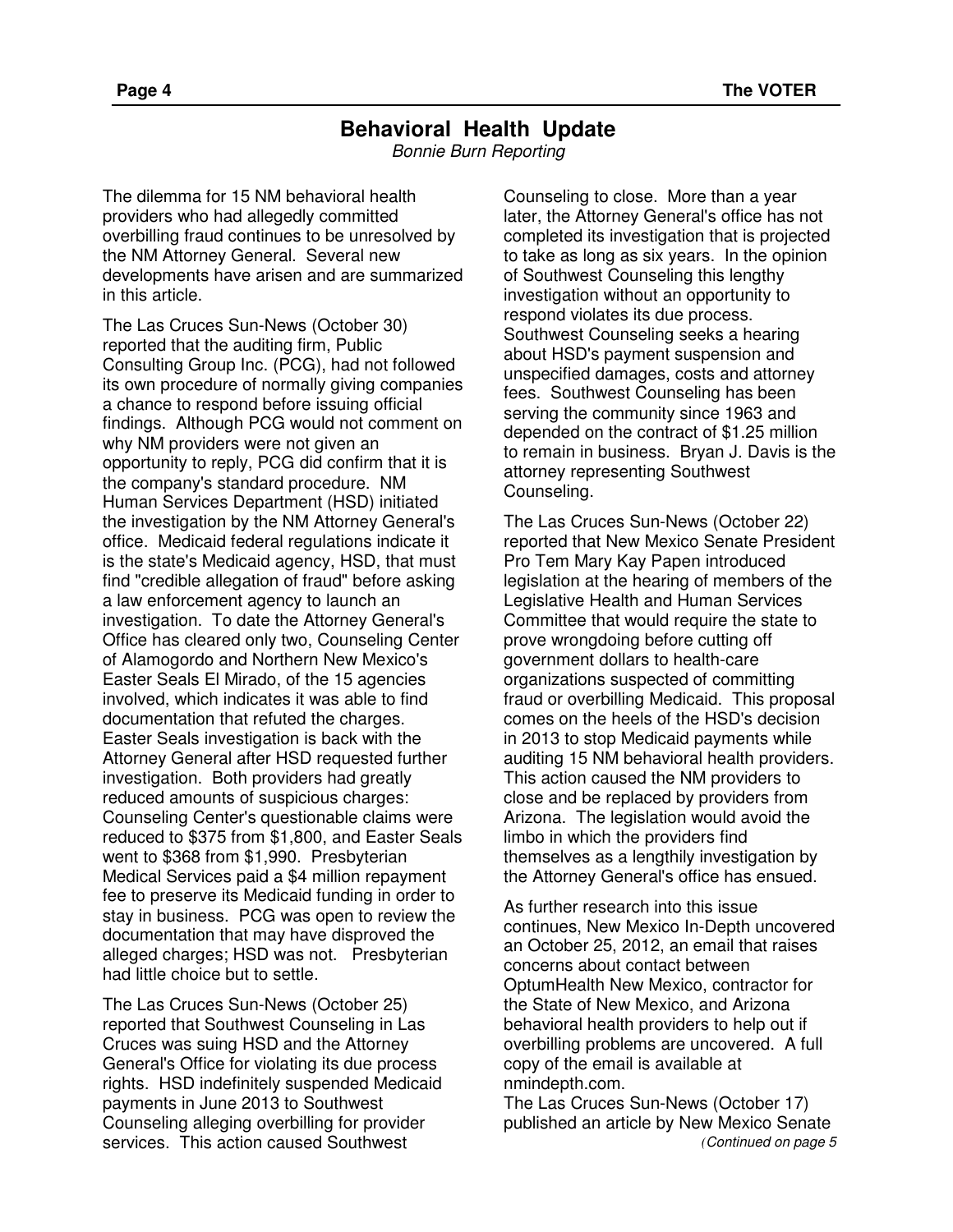# **Behavioral Health** (*Continued from page 4)*

President Pro Tem Mary Kay Papen that focused on the role of OptumHealth New Mexico who has administered more than <sup>a</sup> billion dollars in behavioral health services since receiving its contract several years ago. The article raises the issue of OptunHealth's role in the replacement of NM behavioral health providers with those from Arizona:

- ∗ A suggestion by OptumHealth CEO Elizabeth Martin that replacing NM providers was <sup>a</sup> way for the administration to attain national recognition for pursuing Medicaid fraud.
- ∗ Meeting with staff of the "special executive program integrity project" held before the Public Consulting Group had begun its audit.
- ∗ In <sup>a</sup> hearing before the Behavioral Health Subcommittee of the Legislative Health and Human Services Committee, Presbyterian Medical Services stated that OptumHealth officials were present during settlement negotiations that had Presbyterian repay \$4 million in fees to retain its Medicaid funding to stay in business. This repayment was made without giving Presbyterian the opportunity to present documentation to refute the overbilling allegations. OptumHealth also was responsible for monitoring the utilization of services, catching overbilling, and periodically auditing the providers.

The compliance manager for OptumHealth care has come under scrutiny for destroying and altering records that showed OptumHealth's failure to meet deadlines for appeals or grievances of clients for whom services were denied or reduced. The manager was indicted by <sup>a</sup> grand jury and charged with <sup>10</sup> counts of falsifying documents.

Arizona replacement organizations are not doing well--staffs have been reduced and requests for increased reimbursement have been initiated after \$24 million in State subsidies ran out. There is concern about

the accuracy of data that services are being provided to more residents. New data reveals that inpatient admissions have reached 2,200, admissions that may have been unnecessary if adequate community services had been available.

The hope is that a new Attorney General will take steps to recover millions in taxpayers' dollars from OptumHealth and ensures that it no longer receives State contracts.

In other action, Las Cruces Sun-News and New Mexico In-Depth also sued HSD alleging it violated the open records law by not releasing the full Public Consulting Group audit. Judge Douglas Driggers, 3rd Judicial District, ruled that HSD could keep much of the audit secret in order to protect the investigation. This suit is being appealed.

# **Look Back: Organ Mountains-Desert Peaks National Monument William T. Childress, District Manager, Bureau of Land Management**

### **Bonnie Burn, Reporting**

The Bureau of Land Management (BLM) is the federal agency responsible for managing the newly designated national monument. On May 21, 2014, this became the second monument designated for Doña Ana County. It encompasses 496,330 acres that include the Organ, Portrillo, and Doña Ana Mountains, and the Desert Peaks. The Prehistoric Trackways was the first national monument designated in 2009.

BLM is part of the U.S. Department of the Interior and is responsible for managing 250 million acres in 13 western states including Alaska. In Doña Ana County, it is responsible for 5.4 million acres including 22 wilderness study areas.

The presentation provided reassurance that all of the new monument lands would remain open to the public and of its indention to include the public in its planning of a Resources Management Plan (RMP).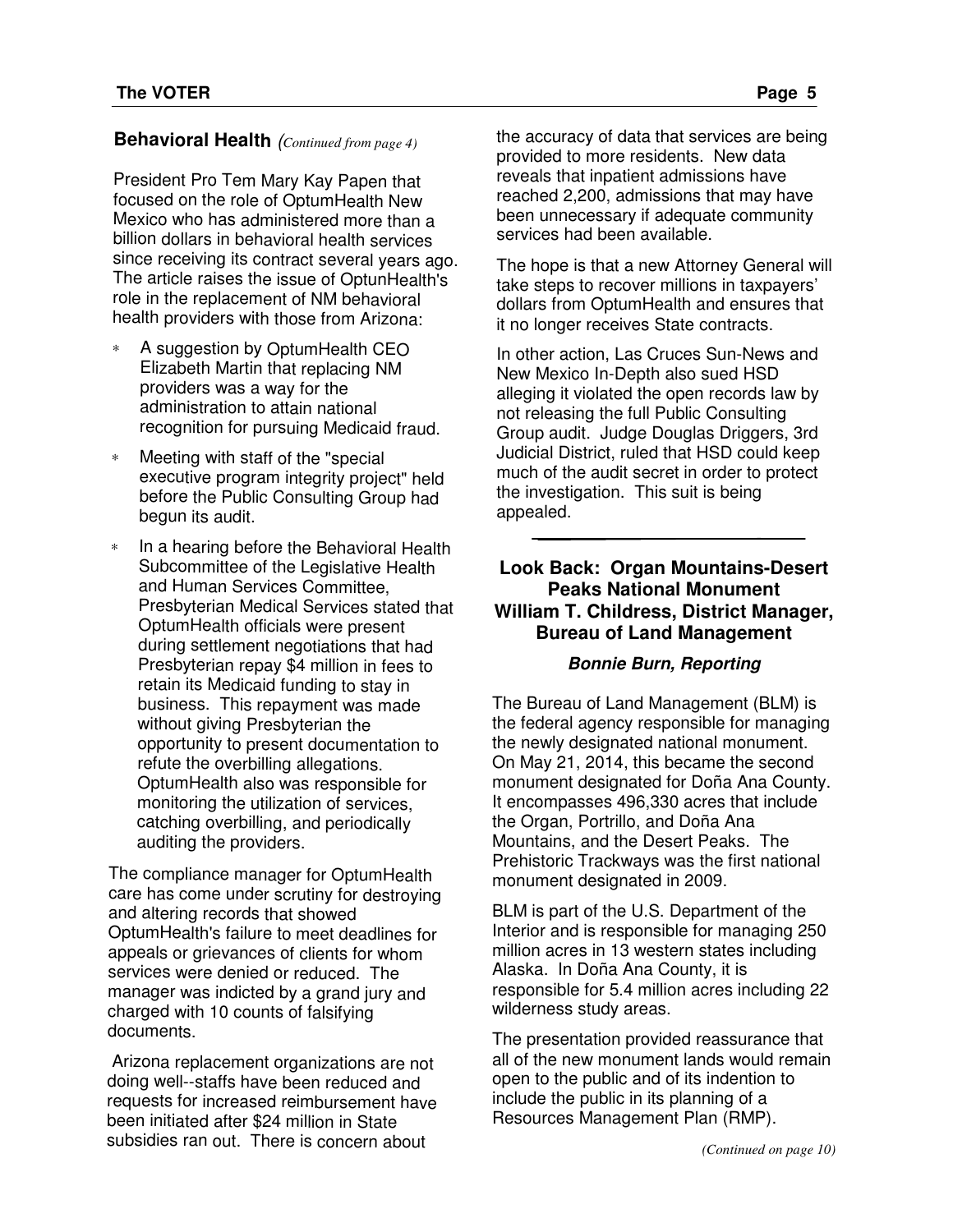

# **League News**



# **LWVGLC on the Web in 2014**

# **by Dale Yeo, Webmaster**

The 2014 Voters Guide appeared prominently on two websites for the months of October and November during the time voters were looking for information. One site was the League's, lwvglc.org, and the other was in a special section of the Las Cruces Sun-News website, www.lcsun-news.com. The Voters Guide is still available at these two sites. It was especially important this year to provide access to the Voters Guide in many venues, as the public seemed to be hungry for this sort of non-partisan information. The usage statistics available through our website service provider, Stormweb, seemed to bear this out.

To aid in interpreting the site analytics, a graph for the year is included below. This bar graph includes statistics from December, 2013, through November 11,2 014. The website was "visited" 2,008 times in October and 580 in November.



The site's analytics represented by the green bars are the number of times people accessed any of the different sections of the website (known as hits). In October, the green bar represents 148,075 hits and 79,185 hits in early November.

The yellow bars in site's analytics indicate the number of different computers accessing the website. Starting in May and through to the election, there is a marked increase of visitors topping out at 2,008 in October. It is important to understand that individuals do have access to multiple computers. This data along with the number of hits on the site, indicate that the interest in the site increased for the months leading to the election, but the time navigating the site did not increase until the release of the Voters Guide in October.

This suggests it is important to keep our website and Facebook page looking current and the information up-to-date. Our Facebook page may be accessed by**:**

Google: " **League of Women Voters of Greater Las Cruces Facebook".** You do not have to have a Facebook account.

# **OR**

Go to your Browser and key in: **http://www.facebook.comLeagueofWomenVotersofGreaterLasCruces** (all run together)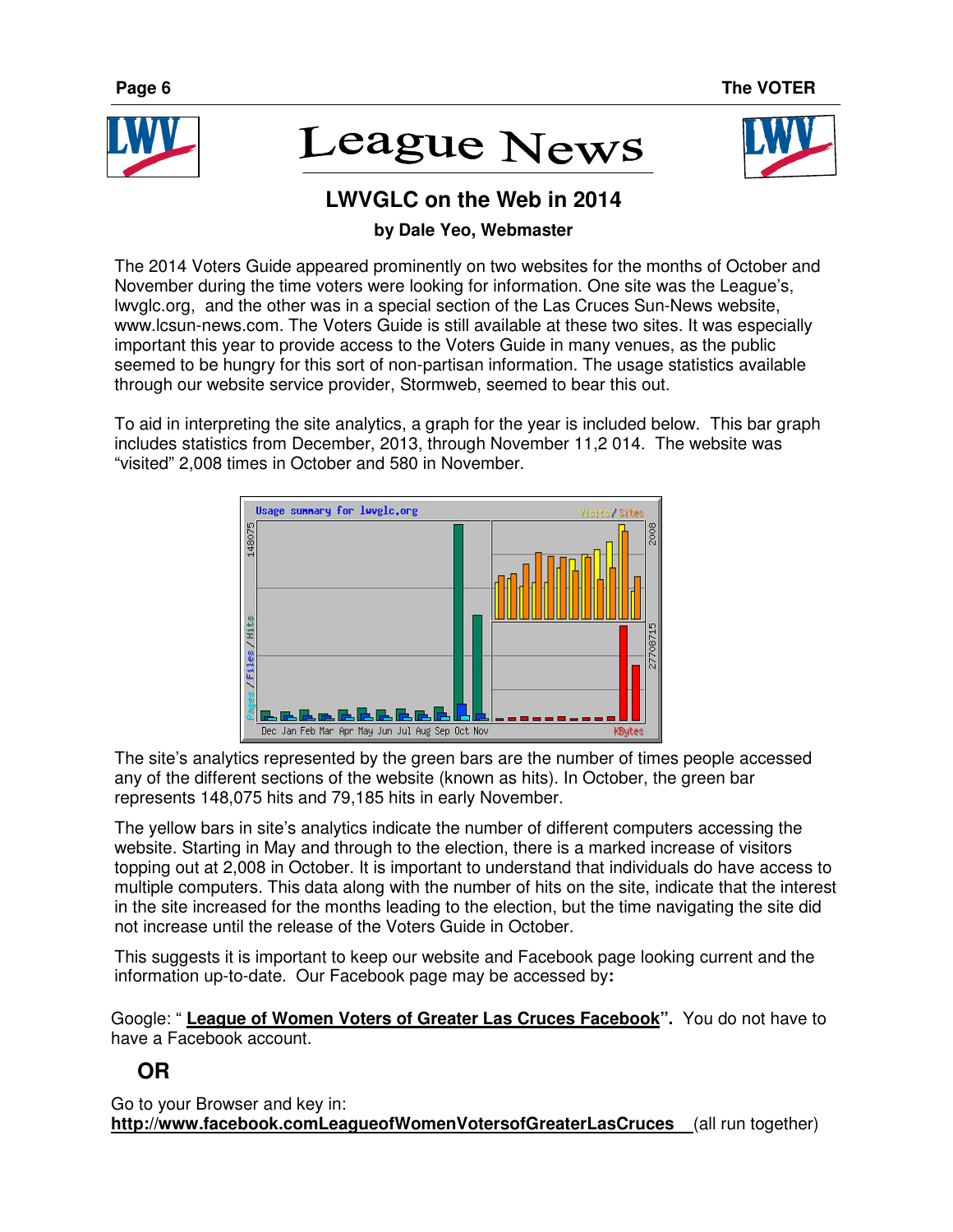#### **Education Committee: Bonnie Burn**

League members listened to the latest study completed by the committee during a Unit Meeting conducted on Monday, November 17.

A special report on Science, Technology, Engineering and Mathematics (STEM) was presented by Ruth Benjamins. Two book reviews, "The One World School House," by Salman Khan and "The Reign of Error," by Diane Ravitch were presented by Bonnie Burn and Sue Cain, respectively.

The study paper, "For Profit Virtual Charter Schools," was reviewed. Bonnie Burn focused on background information about charter schools and the emergence of forprofit businesses in the public education system. Sue Cain discussed current attempts to privatize the public school system. Jane Asche focused on the politicization of the teacher evaluation system and its effects.

Finally, the League's current education position was reviewed. Those present made recommendations for changes to some of the bullets in the (1) Evaluation of Teachers, Students, and School Performance and (2) Finances and Funding sections. Final wording is being developed and will be submitted to the Board for approval and to members for approval at the Annual Meeting.

All of the papers developed in this update study are available on the League's website, www.lwvglc.org, click on the Program Tab, and then on the Education Study

# **League of Women Voters of the United States (LWVUS):**

**LWVUS Money in Politics Committee Announced:** The 2014-2016 League Program on Key Structures of Democracy includes a review and update of the LWVUS campaign finance position. The Committee is chaired by Barbara Zia, Chair (LWVUS Board) and has members from Leagues in

California, Tennessee, Massachusetts, and our own Jeanne Logsdon from the Central New Mexico League. LWVUS Board member Peggy Appler and Senior Lobbyist Betsy Lawson will provide support to the committee. The Committee will provide educational materials and activities to inform members and citizenry about complex issues around money in politics. The Committee will conduct an update of the League's position on campaign finance for the purpose of addressing the lack of member understanding and agreement as to whether financing a political campaign is protected speech under the First Amendment. The campaign finance position will be updated through a study and consensus process to consider: (1) the rights of individuals and organizations, under the First Amendment, to express their political views through independent expenditures and the finance of election campaign activities; and (2) how those rights, if any, should be protected and reconciled with the interests set out in the current position.

#### **LWV Constitutional Amendment Committee Announced**

The 2014-2016 League Program on Key Structures of Democracy includes a study about the process of amending the U.S. Constitution. Committee members of the new Constitutional Amendment Committee include Patricia Donath, Chair (LWVUS Board), and has members from Leagues in South Carolina, Indiana, Maine, California and Tennessee. LWVUS Board member Anne Schink and Sr. Director of Advocacy Lloyd Leonard will provide support to the committee. The committee will study the process by which the U.S. Constitution can be amended, including the constitutional convention method, and identifying the gaps and challenges in those methods.

[Editor's Note: In the 2014-2016 League Program on Key Structures of Democracy, the third study is the redistricting process for the U.S. Congress. This study committee already has been established (see The VOTER, September, 2014, page 10.]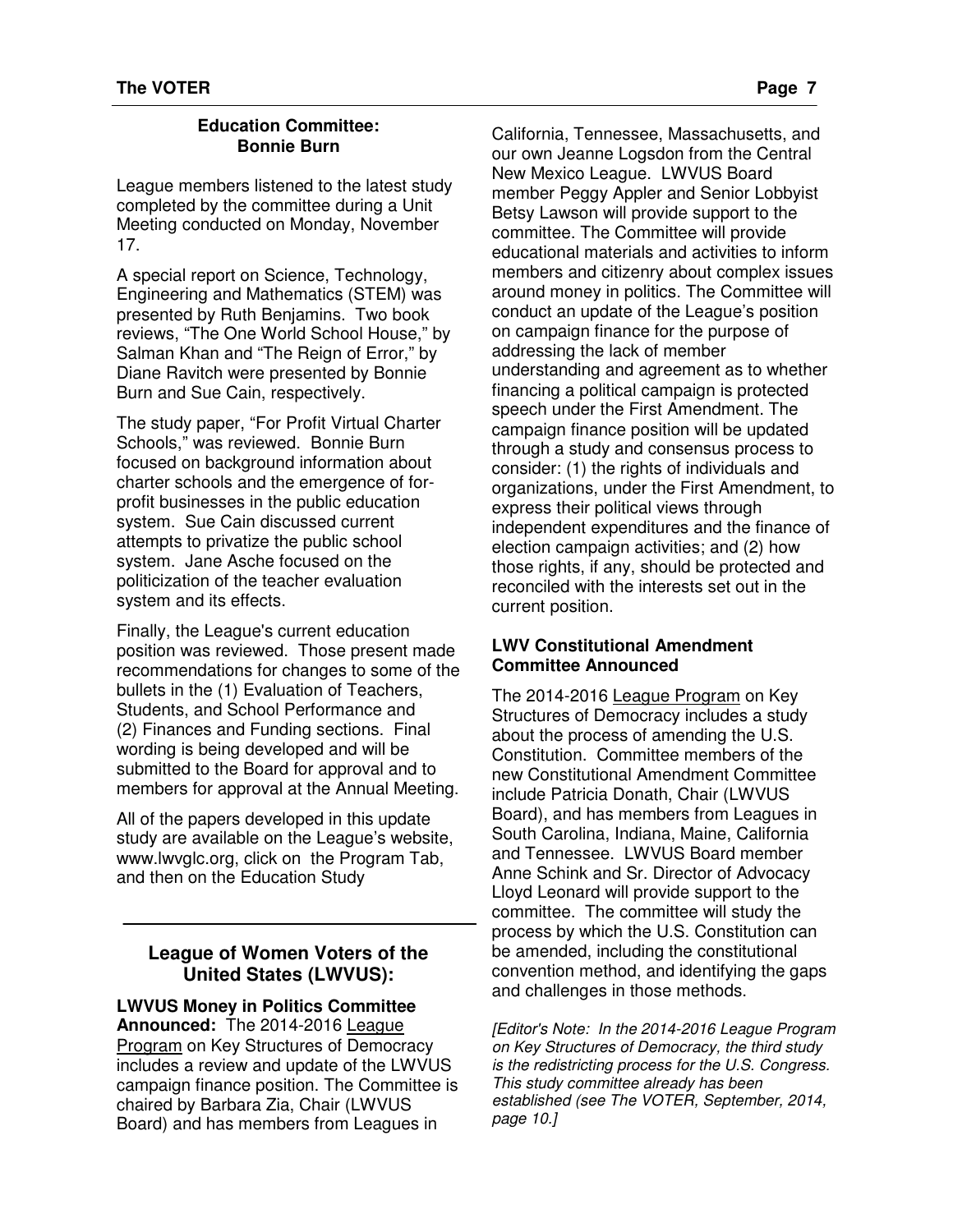# Doña Ana County Regional News Updates

#### **Crisis Triage Center Moves Toward Opening**  Bonnie Burn, Reporting

At its meeting on October 28, Doña Ana County Commissioners approved awarding a contract to La Frontera New Mexico, Inc., for operation of the Doña Ana County Crisis Triage Center. The building, funded by the county, has lain empty for the past two years while a managing company was sought. The center was built to provide a place for law enforcement to take residents, who are in protective custody because they are experiencing a psychiatric crisis. Here they can be evaluated by a behavioral health specialist and directed for further care rather than being incarcerated in the Detention Center or referred to an emergency room. This continues to be the mission of the center.

A Confidential Descriptive Memorandum solicited responses from behavioral health care providers. Through an evaluation process, eight responders were reduced to six when two did not meet minimum qualifications. One of the top two being considered withdrew when it decided that individuals in protective custody were the responsibility of law enforcement. La Frontera New Mexico was the recommendation of the Doña Ana County's Health and Human Services Department. In a 5-0 vote, the county commissioners approved awarding the contract.

Many questions were raised by the commissioners and the public who provided comments before the vote was taken. The total amount of the award could be as much as \$1.4 million, depending on the final negotiations. Shared funding among the users of the facility was raised as possible funding sources for the program.

Enforcement of the contract was another issue. La Frontera will have to establish agreements with other community facilities that will provide referral service, including inpatient service, to the center's residents.

The reliability of La Frontera's service was questioned. Brought in from Arizona to replace NM behavioral health providers because of a recent audit that alleged overbilling Medicaid service by the NM providers, La Frontera has reduced staff. The commissioners raised questions about La Frontera's ability to provide adequate service to the number of individuals who need it. As a result, the county commissioners will meet in a future work session to discuss all of the issues before the final contract is signed. Jamie Michaels, director, Health and Human Services Department, and Mary Jo Silcox, executive director, La Frontera New Mexico, were on hand to provide information and answer questions.

The goal is to have the contract in place by the end of the year, and have it operational by early 2015.

### **Spaceport Tax and Education Allocation** - Bonnie Burn, Reporting

The Spaceport Gross Receipts Tax (GRT), especially the 25% allocated to education in Doña Ana and Sierra Counties, has come into question in recent months.

First, NM Representative Sheryl Williams Stapleton, (D), Bernalillo District 19, sponsored legislation during the 2014 legislative session that created significant concern. HB 13 would have shrunk the spaceport GRT dollars for education by 75%, an amount that would greatly reduce funding for Science, Technology, Engineering and Mathematics (STEM) programs. The argument was that the special tax undermined the public schools funding formula designed to equalize dollars among affluent and poor districts. The bill passed the NM House but not the Senate.

More recently, the Doña Ana County Commissioners discussed repurposing these education funds. Commissioner Billy Garrett proposed allocating a larger share to higher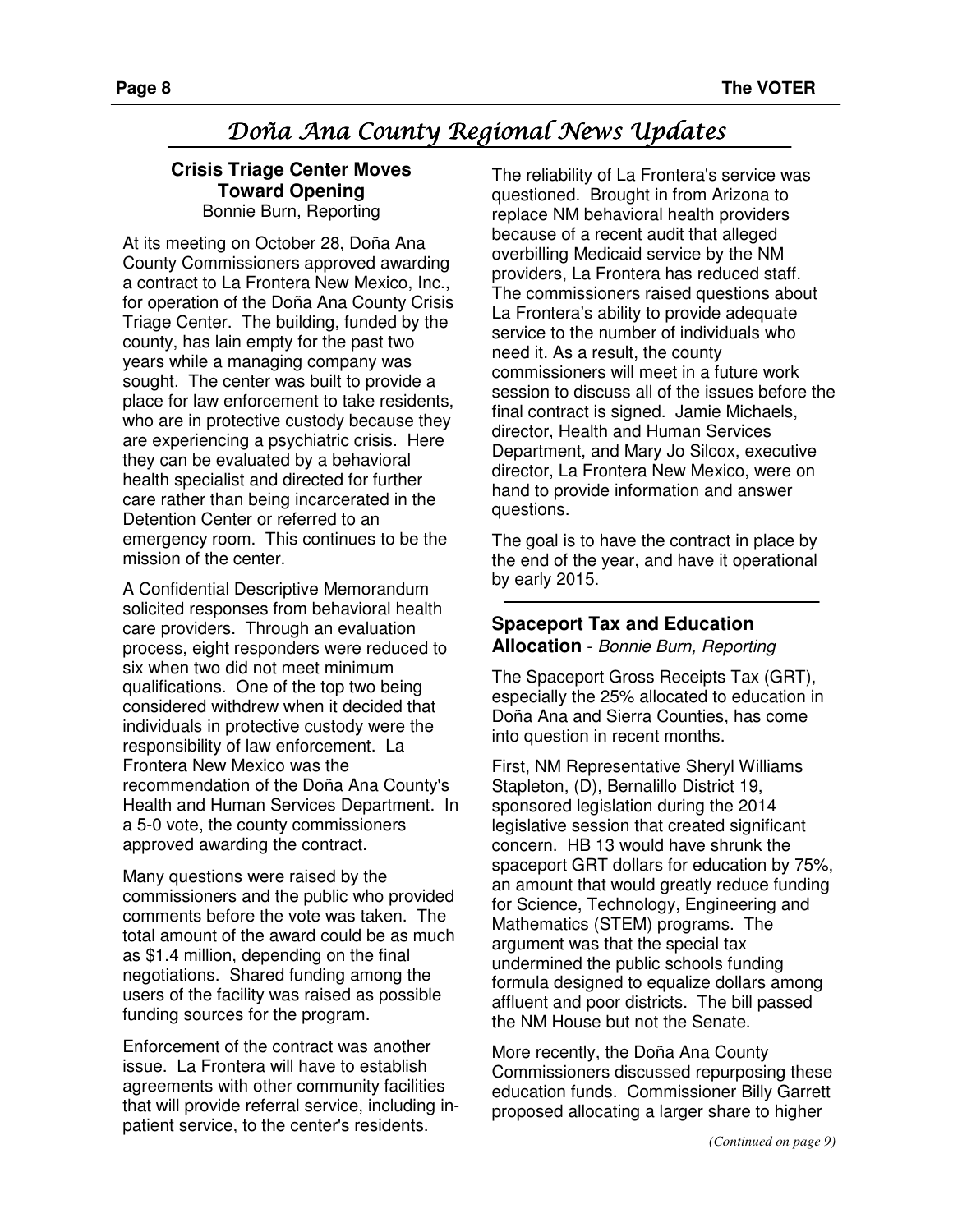education in a effort to address further attacks by legislators on this special revenue. Although HB 13 was defeated, it received more support than expected, and further action could be taken in future legislative sessions. No action was taken at the August 12, 2014, commission meeting, and Commissioner Garrett assured the public that there would be two public meetings before a final vote.

Concern was raised among some community members that if voters approved a spaceport GRT initiative specifically to support education in our counties, how did legislation or repurposing affect the integrity of the voting process. To answer this concern, Commissioner Garrett provided a PowerPoint presentation that details the path to education.

To refresh our memories, here is the original ballot measure on which we voted on April 3, 2007:

Shall the Board of County Commissioners of Doña Ana County, New Mexico, impose a County Regional Spaceport Gross Receipts Tax at the rate of one-fourth of one percent (.25%) of the gross receipts reported or required to be reported on persons engaged in business in the incorporated and unincorporated areas of Doña Ana County for the privilege of engaging in business in this County?

FOR, YES AGAINST, NO

Before the election in February of 2007, the County passed **Ordinance 227A-07** which states,

"75% of the proceeds of this tax can go to the financing, planning, design, engineering and construction for the project…and the Governing Body may dedicate 25% to spaceport-related projects."

Taxpayer expectations were raised through promotional fliers and included:

25% of new tax dedicated to local schools & programs

- **Spaceport Tax** *(Continued from page 8)* ∗ Supports aerospace education at NMSU
	- ∗ Creates better paying jobs in Doña Ana **County**
	- ∗ Educates local students & increases local employment for them
	- Improves local economy with growth of secondary jobs to support commercial space industry

Thereafter, the commissioners passed **Resolution 2007-56** that further delineated allocation of the education GRT:

- ∗ Whereas, the funds directed to the school districts would be earmarked for rigorous academic programs to support a strong, technically literate workforce; and
- ∗ Whereas, by providing an educational foundation in literacy, math, science, and technology and teaching students about the space industry will prepare high school graduates for post-secondary education without remediation and/or immediate entry into the workforce in the aerospace and other high-tech industries; and
- ∗ Whereas, the local school districts would ensure such funds would support expansion and improvement of existing science, engineering, technical and mathematics programs; and
- Whereas, funds would support articulated  $6<sup>th</sup> - 12<sup>th</sup>$  grade programs aligned to college readiness standards and correspond to state and regional workforce development initiatives.

Some misconceptions by the voters are:

- Voters may have thought that limiting the use of the 25% for education programs that focused on STEM was required by state law or stipulated by language on the Spaceport Ballot measure. **It was not**.
- Many voters may have thought that they were voting for use of the 25% to support STEM programs administered by the three local school districts.
- Some voters may have been influenced by promotional materials that promised economic opportunity as a result of the Spaceport, space-related industries and support businesses.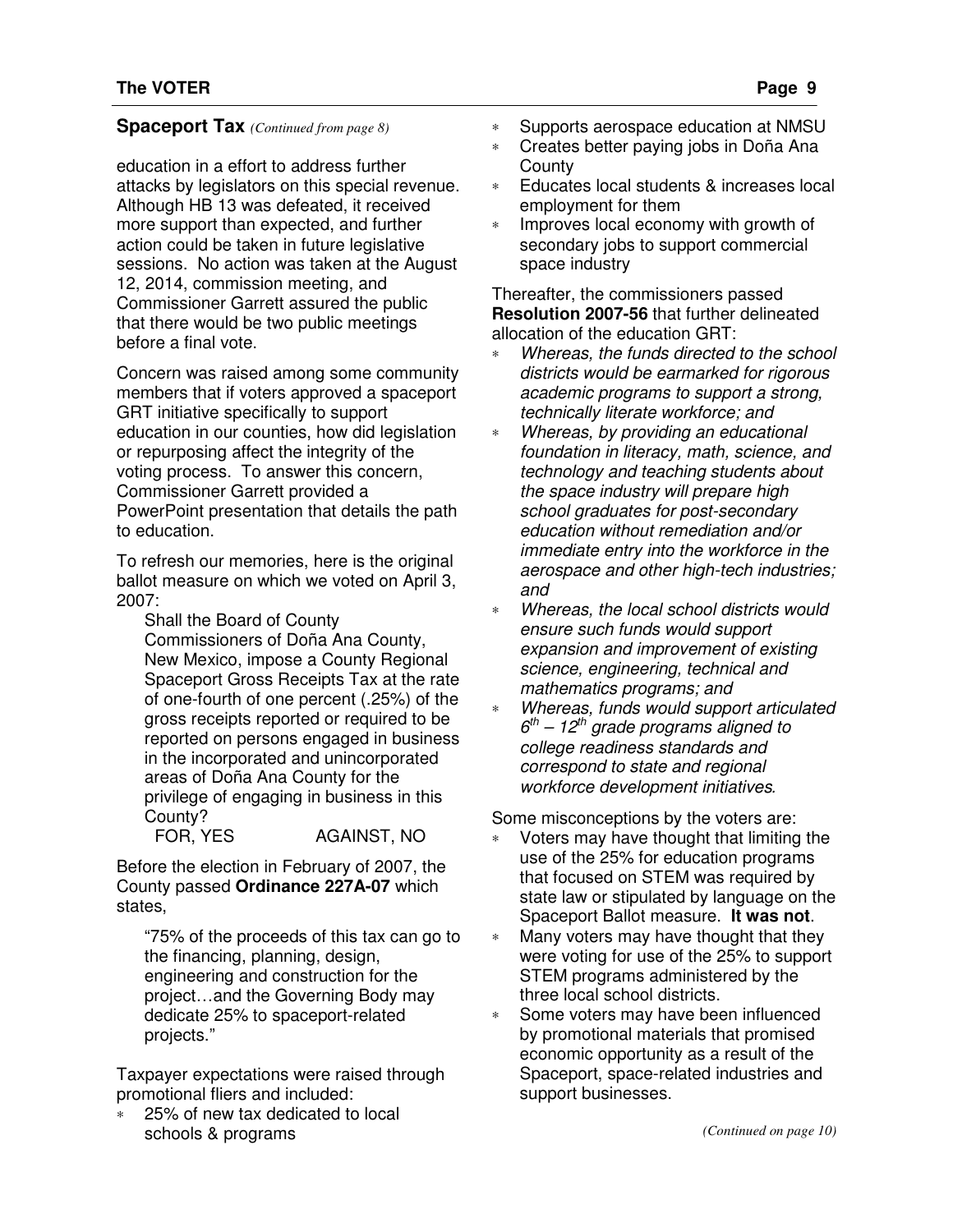#### **Spaceport Tax** *(Continued from page 9)*

The above information at least answers the question of how we arrived where we are. Passage of the ballot issue approved collecting GRT for the Spaceport, and government action in the form of ordinances established how 25% of the GRT became designated for education.

Options for use of the 25% for education were proposed by the County Commission. The current program allocates 100% of funding to STEM programs in the county school districts. In suggested options, the percentage of allocation could be used for school enrichment programs, scholarships, stipends, fellowships, and economic development. Educational enrichment, the

### **Look Back** (*Continued from page 5)*

Access continues to be allowed on all existing routes and for dispersed recreation activities, such as camping, biking, and horseback riding; livestock grazing; registered hunting; existing mining claims and mineral permits and leases; existing rights of way (ROW), and maintaining county roads. The Border Patrol will have all the access it had before the monument designation.

The Resource Management Plan identifies how the monument will function with respect to the objects identified in the monument proclamation. A budget and staffing plan have to be developed, an inventory made of objects within the monument, and a land use plan developed.

When asked what his three greatest concerns are, Mr. Childress responded (1) taking care of the increased influx of visitors, (2) identifying other visitation opportunities, and (3) transportation--identifying which roads to remain open and which to close.

The proclamation identifies a three-year period to complete the land use planning process; however, Mr. Childress believes it current use, benefits local students interested in STEM and may lead to erosion of New Mexico's education "equalization" policy. In considering economic development, the focus may be on preparing students for a variety of space-related careers. It could require financial assistance for post-secondary education and support for creation of local space-related jobs.

[Sources: PowerPoint presentation, Building a Brighter Economic future for our Children, Commissioner Billy Garrett. Diana Alba Soular, "Doña Ana County Commission Delays Action on Spaceport Tax Changes," Las Cruces Sun-News, August 12, 2014. Diana Alba Soular, "Spaceport Tax Bill Worries Some," Las Cruces Sun-News, February 15, 2014.]

will take a longer time. During 2015, a notice of intent to begin the Resource Management Plan will be sent to the U.S. Department of the Interior. Funding to develop the plan is expected in 2016. The planning process will include scoping meetings that will involve public input to collect ideas, concerns and criteria about managing the monument. Also, it will involve describing the existing conditions and details about conservation. As draft plans are developed, the public will be asked for further input. The final plan reflecting alternatives and compromises will be reviewed by the public.

Next steps involve presentation to community groups and organizations to publicize the planning process for the monument and to have residents sign up to receive information and attend the scoping meetings. Contact information for BLM is 1800 Marquess St., Las Cruces, NM 88005, Tel: (575) 525-4300, For maps of the areas covered by the monument, log on to http:// www.blm.gov/nm/st/en/fo/Las\_Cruces\_ District\_Office.html —all run together.

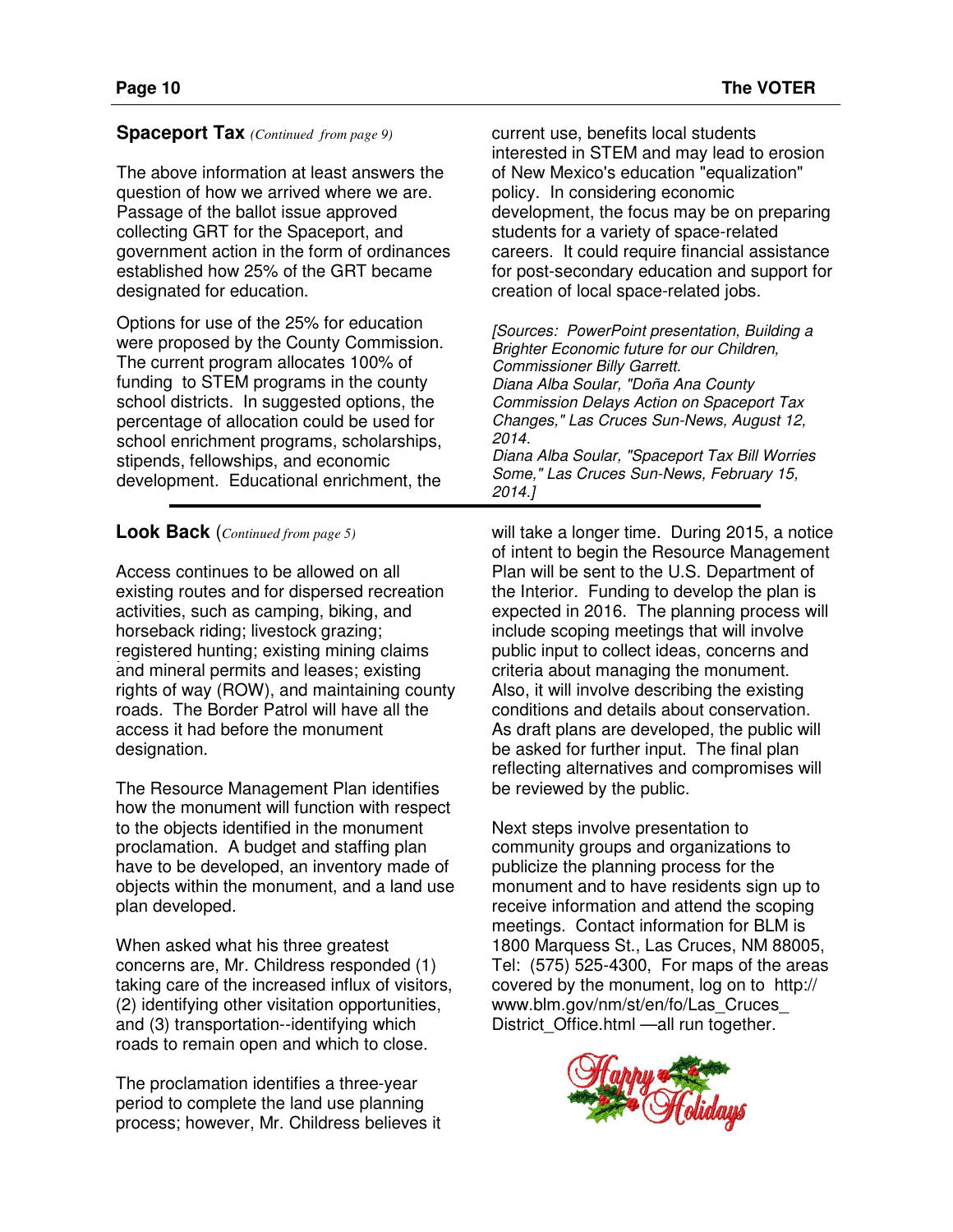# **LEAGUE OBSERVER REPORTS**

The League's Observer Corps can enable greater coverage and information gathering, provide early warning of upcoming issues of concern, increase League's visibility, and assist in networking with other groups. We appreciate the reports that are submitted by Observers. Following the League practice of publishing nonpartisan, objective reports, the information submitted may be edited for content and brevity.

#### **Mesilla Valley Public Housing Authority**

October 21, 2014 - Vicki Simmons, **Observer** 

The meeting was called to order at 2:00 p.m. Commissioners Bardwell, Sanders, Hoguin-Fisher and Gourneau were present. Chair Cordero arrived later.

Sharon Thomas, representing the South Central Regional Transit Authority, made a presentation about the proposed Gross Receipts Tax initiative that will be on the November 4 General Election Ballot. A survey identified transportation as the highest need for Doña Ana County residents. Public transit would enable them to travel to jobs, medical appointments, and NMSU. Public housing residents depend on public transportation. It is an investment in the county.

Next on the agenda was discussion of the proposed resolutions:

- ∗ #2014-28 Approval of the purchase of Villa Sereno Community Center in Anthony. After discussion of the value of the property and concern about the Department of Financial and Administration approval, they agreed to reword the contract and proceed.
- ∗ #2014-29 Board approved a change to the Open Meetings Policy.
- ∗ Resolution #2014-30 Approved the FSS Grant Agreement for the Family Self-Sufficiency Program.
- ∗ Resolution #2014-31 Amended the policy of how many notice letters are sent to voucher applicants for rental housing units.

Routine reports were made by staff. The occupancy rates for two complexes are low because of unattractive appearance and bad neighborhoods. It was suggested that a private realtor might help.

The meeting was adjourned to go into executive session

**South Central Solid Waste Authority (SCSWA) Board Meeting**, November 20, 2015, 9 a.m., Transfer Station Board Room - Johnnie Aldrich, Observer

Today's lengthy agenda was dominated by discussion of the options for additional financing of the recycling program in the City of Las Cruces (CLC). The three options presented to the SCSWA Board by the Ratepayer Advisory Committee (RAC) are the result of months of study by that group of volunteers.

The option chosen by the Board will mean that senior citizens who have been receiving a discount on solid waste pickup have applied for and been issued smaller trash bins (64-gallon containers) for non-recyclable items. Many chose to do this because the availability of curbside recycling pickup has meant that many had less trash for the large 96-gallon can.

Beginning on 1 January, the charge for collection of these smaller cans will be \$11.25 monthly (as opposed to the \$11.07 that senior residents now pay for the 96-gallon can pickup.) Seniors who elected to keep the 96 gallon containers will pay \$13.25 monthly.

Beginning November 28, non-senior city residents who want to exchange the 96-gallon container for the 64-gallon container can call Customer Service at 541-2111 to make that request. Containers will be issued as long as supplies last., and a waiting list will be established if necessary.

Beginning January 1, 2015, **ALL** residential users of CLC solid waste collection services will pay a \$5.15 monthly fee for the curbside recycle pickup. Currently, users pay \$5.69 for that service. (Of course, taxes and franchise fees are added to all of these charges.)